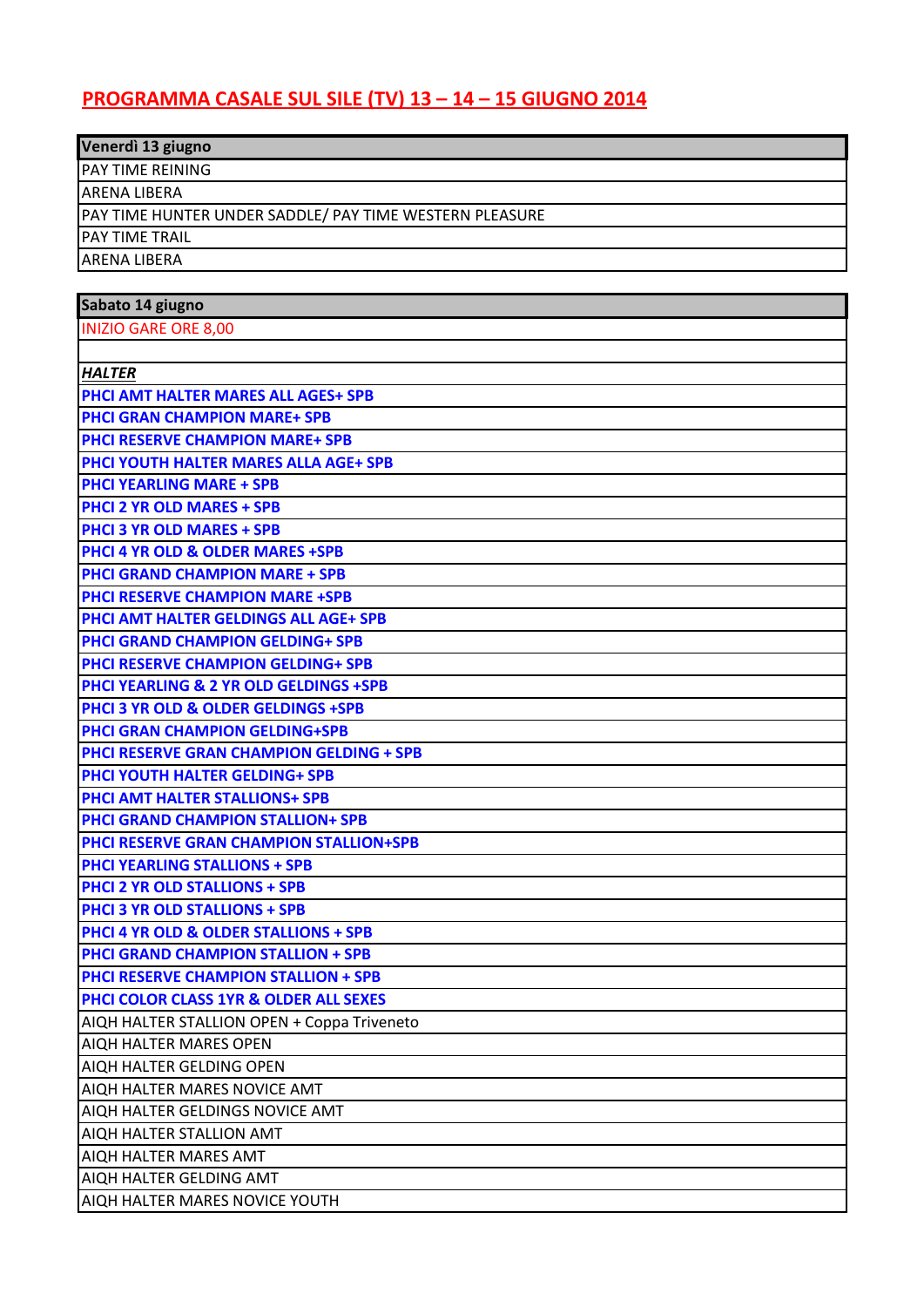AIQH HALTER GELDINGS NOVICE YOUTH

AIQH HALTER MARES YOUTH

AIQH HALTER GELDING YOUTH

**PHCI YEARLING & 2 YR OLD LONGE LINE+ PHCI SPB YEARLING & 2 YR OLD LONGE LINE**

**PHCI AMT YEARLING & 2 YR OLD LONGE LINE+ PHCI SPB AMT YEARLING & 2 YR OLD LONGE LINE**

## *SHOWMANSHIP AT HALTER*

AIQH AMT SHOWMANSHIP + Coppa Triveneto Amateur

AIQH YOUTH SHOWMANSHIP + Coppa Triveneto Youth

AIQH SHOWMANSHIP NOVICE AMT + Coppa Triveneto Novice Amateur

AIQH SHOWMANSHIP NOVICE YOUTH + Coppa Triveneto Novice Youth

Coppa Triveneto Showmanship Rookie Amateur

Coppa Triveneto Showmanship Rookie Youth

Coppa Triveneto Showmanship Walk and Trot

**PHCI AMT SHOWMANSHIP ALL AGE+ SPB**

**PHCI SHOWMANSHIP NOVICE (NOT APPROVED)**

**PHCI YOUTH SHOWMANSHIP 18 & UNDER+ SPB**

## *HUNTER UNDER SADDLE*

AIQH SR HUNTER UNDER SADDLE+ Coppa Triveneto OPEN

AIQH JR HUNTER UNDER SADDLE

**PHCI ALL AGES HUNTER UNDER SADDLE + SPB ALL AGES HUNTER UNDER SADDLE**

AIQH YOUTH HUNTER UNDER SADDLE + Coppa Triveneto

**PHCI YOUTH HUNTER UNDER SADDLE + SPB YOUTH HUNTER UNDER SADDLE**

AIQH AMT HUNTER UNDER SADDLE + Coppa Triveneto

**PHCI AMT HUNTER UNDER SADDLE ALL AGE+ SPB AMT HUNTER UNDER SADDLE ALL AGES**

AIQH NOVICE YOUTH HUNTER UNDER SADDLE + Coppa Triveneto+ ROOKIE Coppa Triveneto

AIQH NOVICE AMT HUNTER UNDER SADDLE + Coppa Triveneto+ ROOKIE Coppa Triveneto

**PHCI HUNTER UNDER SADDLE NOVICE (NOT APPROVED)**

**HUNT SEAT EQUITATION**

AIQH YOUTH HUNT SEAT EQUITATION + Coppa Triveneto

**PHCI YOUTH HUNT SEAT EQUITATION 18 & UNDER + SPB YOUTH HUNT SEAT EQUITATION 18 & UNDER**

AIQH AMT HUNT SEAT EQUITATION + Coppa Triveneto

**PHCI AMT HUNT SEAT EQUITATION ALL AGE + SPB AMT HUNT SEAT EQUITATION**

AIQH NOVICE YOUTH HUNT SEAT EQUITATION + Coppa Triveneto+ ROOKIE REG

AIQH NOVICE AMT HUNT SEAT EQUITATION + Coppa Triveneto + ROOKIE Coppa Triveneto **PHCI HUNT SEAT EQUITATION NOVICE (NOT APPROVED)**

PAUSA PRANZO

*REINING*

AIQH SR REINING + OPEN Coppa Triveneto

AIQH JR REINING

**PHCI REINING ALL AGE + SPB REINING ALL AGE**

AIQH NOVICE YOUTH REINING+ Coppa Triveneto

AIQH NOVICE AMT REINING + Coppa Triveneto

**PHCI REINING ALL AGE NOVICE (NOT APPROVED)**

AIQH YOUTH REINING + Coppa Triveneto

**PHCI YOUTH REINING 18 & UNDER + SPB YOUTH REINING 18 & UNDER**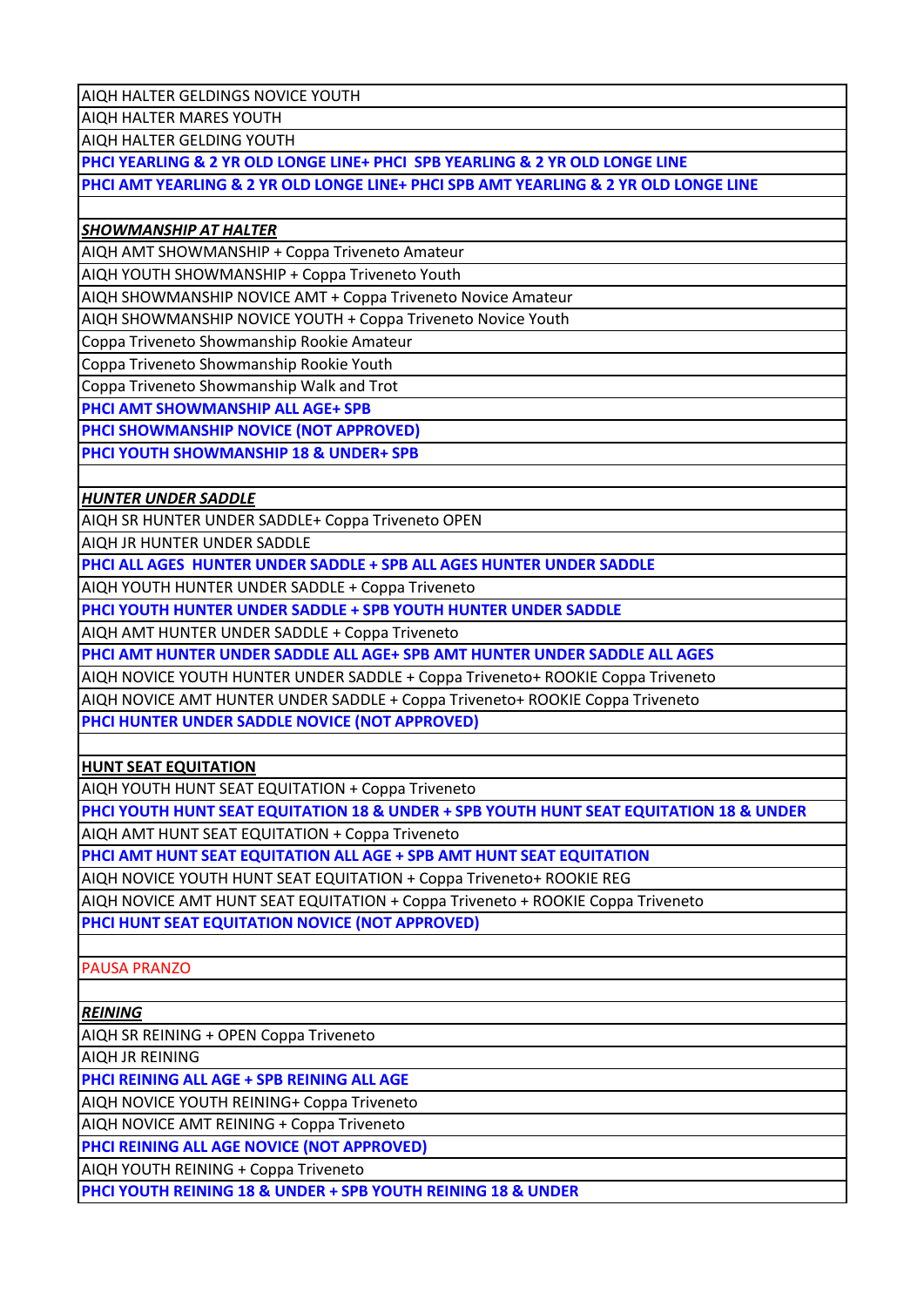AIQH AMATEUR REINING + Coppa Triveneto

**PHCI AMT REINING ALL AGE + SPB AMT REINING ALL AGE**

AIQH REINING ROOKIE + Coppa Triveneto

## *WESTERN RIDING*

AIQH WESTERN RIDING ALL AGES + OPEN Coppa Triveneto

**PHCI WESTERN RIDING ALL AGE + SPB WESTERN RIDING ALL AGE**

AIQH YOUTH WESTERN RIDING+ Coppa Triveneto

**PHCI YOUTH WESTERN RIDING 18 & UNDER + SPB YOUTH WESTERN RIDING 18 & UNDER**

AIQH GREEN WESTERN RIDING

AIQH AMT WESTERN RIDING + Coppa Triveneto

**PHCI AMT WESTERN RIDING ALL AGE + SPB AMT WESTERN RIDING ALL AGE**

*LEAD LINE & AIQH WALK AND TROT* 

**PHCI LEAD LINE**

AIQH LEAD LINE

AIQH WALK AND TROT WESTERN PLEASURE

**WESTERN PLEASURE SILVER CIRCUIT WESTERN PLEASURE ALL AGES ALL BREED**

AIQH SR WESTERN PLEASURE + PRO/OPEN Coppa Triveneto

**PHCI WESTERN PLEASURE ALL AGE + SPB WESTERN PLEASURE ALL AGE**

AIQH YOUTH WESTERN PLEASURE + Coppa Triveneto

**PHCI YOUTH WESTERN PLEASURE 18 & UNDER + SPB YOUTH WESTERN PLEASURE 18 & UNDER**

AIQH AMATEUR WESTERN PLEASURE + Coppa Triveneto

**PHCI AMT WESTERN PLEASURE ALL AGE+ SPB AMT WESTERN PLEASURE**

AIQH NOVICE YOUTH WESTERN PLEASURE + Coppa Triveneto

AIQH NOVICE AMT WESTERN PLEASURE + Coppa Triveneto

**PHCI NOVICE WESTERN PLEASURE (NOT APPROVED)**

AIQH ROKIES YOUTH & AMT Western Pleasure + Coppa Triveneto

AIQH JR WESTERN PLEASURE

*RANCH PLEASURE*

AIQH ALL AGES RANCH PLEASURE + OPEN Coppa Triveneto

AIQH AMT RANCH PLEASURE + Coppa Triveneto

AIQH YOUTH RANCH PLEASURE + Coppa Triveneto

NOVICE AMT RANCH PLEASURE + Coppa Triveneto

NOVICE YOUTH RANCH PLEASURE + Coppa Triveneto

| Domenica 15 giugno                                               |
|------------------------------------------------------------------|
| <b>INIZIO GARE ORE 8:00</b>                                      |
|                                                                  |
| <b>TRAIL HORSE</b>                                               |
| PHCI TRAIL ALL AGE +SPB TRAIL ALL AGES PHCI                      |
| PHCI YOUTH TRAIL 18 & UNDER ALL AGES +SPB YOUTH TRAIL 18 & UNDER |
| <b>AIQH GREEN TRAIL</b>                                          |
| <b>AIQH JR TRAIL</b>                                             |
| AIQH TRAIL HORSE SENIOR + OPEN Coppa Triveneto                   |
| PHCI NOVICE TRAIL (NOT APPROVED)                                 |
| AIQH YOUTH TRAIL + Coppa Triveneto                               |
| AIQH AMT TRAIL + Coppa Triveneto                                 |